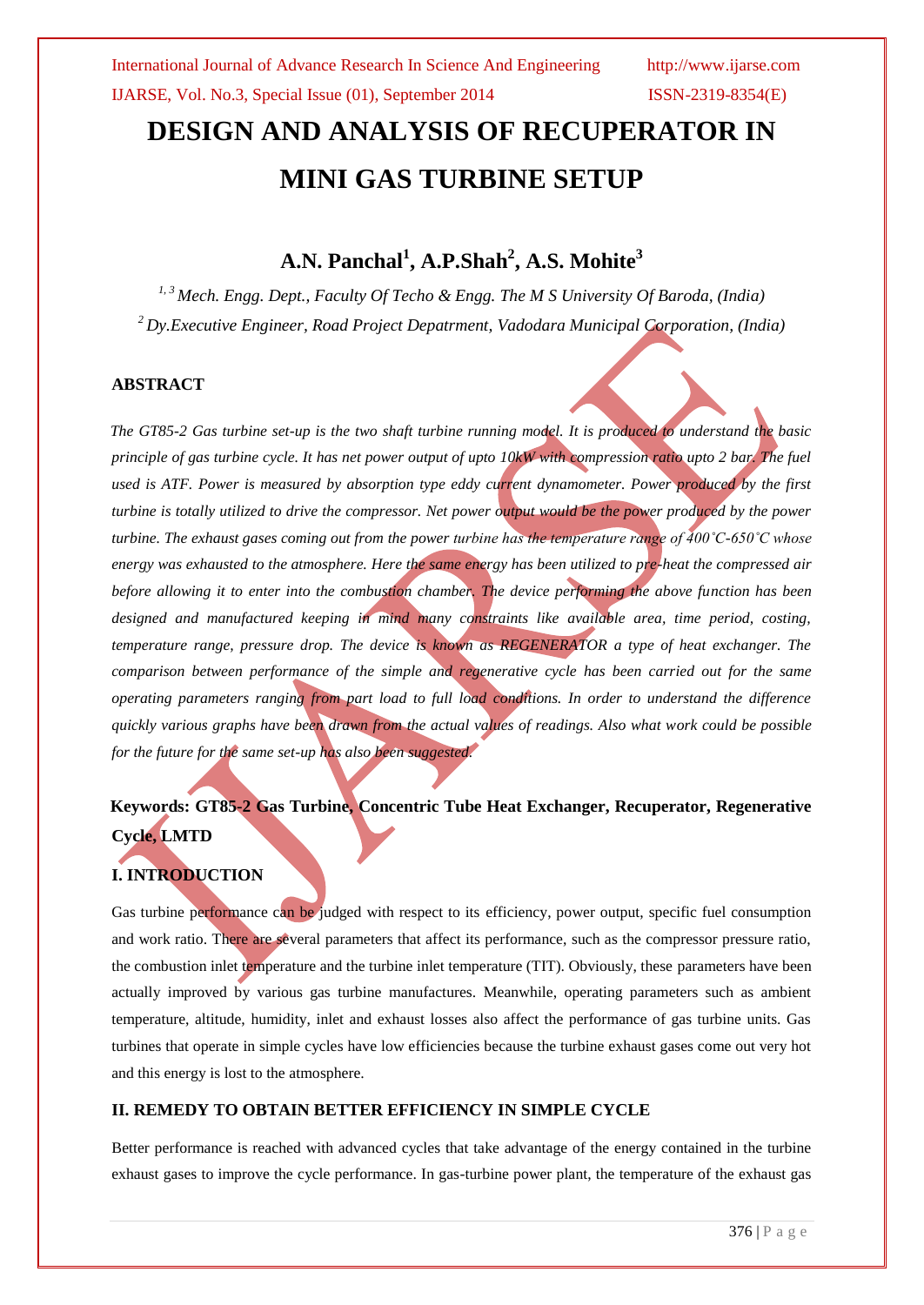## International Journal of Advance Research In Science And Engineering http://www.ijarse.com IJARSE, Vol. No.3, Special Issue (01), September 2014 ISSN-2319-8354(E)

leaving the turbine is often considerably higher than the temperature of the air leaving the compressor. Therefore, the air leaving the compressor at high-pressure can be heated by transferring heat to it from the hot exhaust gases in a counter-flow heat exchanger, which is also known as a regenerator or recuperator. Gas turbine regenerators are usually constructed as shell- and-tube type heat exchangers using very small diameter tubes, with the high pressure air inside the tubes and low pressure exhaust gas in multiple passes outside the tubes. The thermal efficiency of the Brayton cycle increases as a result of regeneration since the portion of energy of the exhaust gases that is normally rejected to the surroundings is now used to preheat the air entering the combustion chamber. This, in turn, decreases the heat input (thus fuel) requirements for the same net work output. Pressure drop through the regenerator is important and should be kept as low as practical on both sides. Generally, the air pressure drop on the high-pressure side should be held below 2% of the compressor total discharge pressure. The effectiveness of most regenerators used in practice is below 0.85.

#### **III. DESIGN OF CONCENTRIC TUBE COUNTER FLOW HEAT EXCHANGER**

A counter-flow, concentric tube heat exchanger is to be used to heat the compressed air coming out from the compressor in a GT85-2 GTP setup. The flow rate of compressed air through the inner tube varying diameter ( $Di = 53$  mm at smaller end to 77.35mm larger end) and the flow rate of exhaust outer annulus ( $Do = 140$  mm) are taken from the reading no.3 of mini gas turbine available in turbo-lab in mechanical department, Faculty of Techo & Engg, M.S.U. Baroda. The compressed air is expected to heat by 20°C. How long the outer tube must be made if the diameter is taken 0.140 m. Design the concentric tube heat exchanger for the same.



**Fig 1: Schematic Diagram Of Concentric Tube Heat Exchanger**

#### **IV. OBJECTIVE IS TO RISE THE TEMPERATURE OF COMPRESSED AIR**

The following expression has been utilized to find out the performance parameters of mini gas turbine plant.

#### **4.1 Mass Flow Rate Of Air**

$$
\frac{\dot{m}_a\sqrt{T_1}}{P_1}=0.3005\times\sqrt{\frac{\Delta P}{P_1}}
$$

Where,  $\mathbf{m}_a$  is in kg/s,  $\mathbf{T}_1$  is in K,  $\mathbf{P}_1$  is in bar,  $\Delta \mathbf{P}$  is in mm of Hg.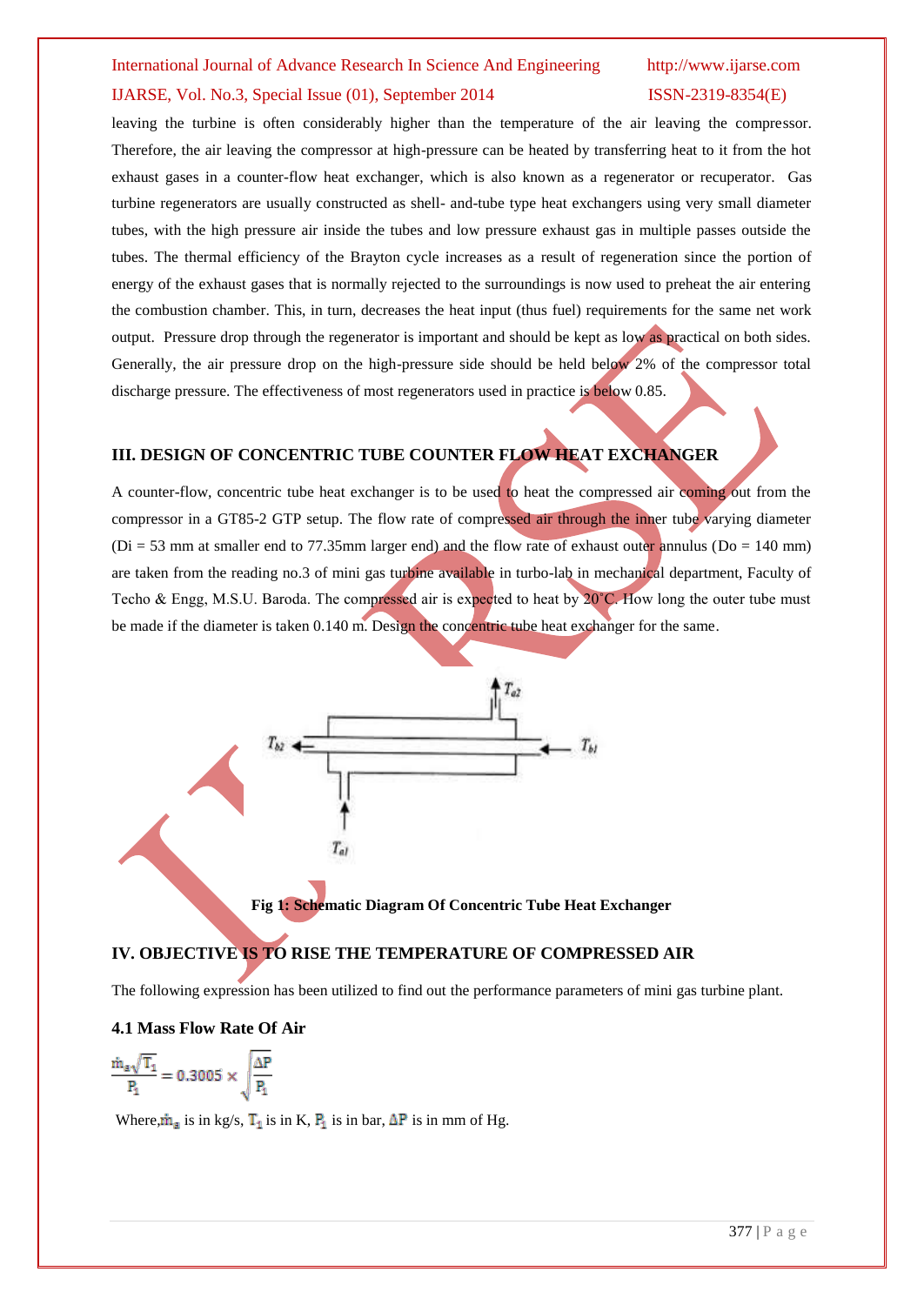International Journal of Advance Research In Science And Engineering http://www.ijarse.com IJARSE, Vol. No.3, Special Issue (01), September 2014 ISSN-2319-8354(E)

#### **4.2 Properties Of Air And Exhaust Gases**

Now,  $T_{c1} = 98^{\circ}C = 371K \& T_{h1} = 815 - 50^{\circ}C = 492^{\circ}C = 765K$ 

**Iteration No.1:-** Temperature rise of compressed air is 100˚C

So,  $T_{c2} = 198^{\circ}C = 471K \& T_{h2} = 815 K - 765K = 465K$ 

 $-T_{h2}$ 

Assuming reduction of temperature of gas temperature by Δ300˚C because only 1⁄3rd portion of mass flow rate of gases are allowed to enter into the heat exchanger. The properties  $c_{pa}$ ,  $\mu$ ,  $Pr$  are taken at buck mean temperature  $(T_{cm})$  from table [7]

#### **4.3 Heat Gained And Heat Lost In A Concentric Tube Heat Exchanger**

$$
Q_{\rm a} = \dot{m}_{\rm air} c_{\rm pa} (T_{\rm c2} - T_{\rm c1}) \& Q_{\rm g} = \frac{m_{\rm g}}{2} c_{\rm pg} (T_{\rm h1})
$$

From above equations calculating heat transfer, if heat gained and heat lost are not equal then again calculate  $T_{h2}$  for heat transfer  $Q_a$  and use its value for further calculation.

 $T_{\rm ex}$ 

#### **4.4 Logarithmic Mean Temperature Difference (Lmtd)**

$$
LMTD = \frac{(T_{hi} - T_{c2}) - (T_{hi})}{ln(\frac{T_{hi} - T_{c2}}{T_{hi} - T_{c1}})}
$$

**4.5 Heat Transfer Coefficient For Compressed Air ( ) And Exhaust Gases ( )**

Nu =  $\frac{hd}{h}$  = 0.0214 (Re<sup>0.8</sup> -100)Pr<sup>0.4</sup>

Where, the expression of Nusselt number  $\left(\frac{\text{N}}{2}\right)$  as taken from reference [8]

**4.6 Overall Heat Transfer Coefficient Based On Inside Area ( )**

**4.7 Length Required For Obtaining Temperature Rise Of Compressed Air By 100˚C ( )**

$$
Q = U_{ij} A_i(LMTD) = U_i \times 2\pi r_i L \times (LMTD)
$$

 $=\frac{1}{h_i} + \frac{A_i \times 1m(\frac{r_o}{r_i})}{2\pi kl} + \frac{A_i}{A_o} \frac{1}{h_o}$ 

**Table 2:- The final iterations done for air side heat transfer coefficient**

| $\mathbf{m}_\mathbf{a}$ | P <sub>2</sub> | $\rm T_{c1}$ | $\rm T_{c2}$ | $\Delta V_{\rm c}$ | $\mathbf{I}_{\text{cm}}$ | $P_{a}$ | $\mathbf{v}_{\mathbf{n}\mathbf{a}}$ |          |        | Pr    | $V_{\rm a}$ | $Q_{\rm a}$ | Re <sub>a</sub> | Nu <sub>a</sub> | $n_{\rm a}$ |
|-------------------------|----------------|--------------|--------------|--------------------|--------------------------|---------|-------------------------------------|----------|--------|-------|-------------|-------------|-----------------|-----------------|-------------|
| 0.1927                  | 171325         | 371          | 471          | 100                | 421                      | 1.418   | 1.017                               | 2.37E-05 | 0.0351 | 0.686 | 40.96       | 19.59       | 159219.5        | 265.18          | 143.28      |
| 0.1927                  | 171325         | 371          | 421          | 50                 | 396                      | l.507   | 1.014                               | 2.29E-05 | 0.0337 | 0.689 | 38.52       | 9.77        | 165125.8        | 273.55          | 141.61      |
| 0.1927                  | 171325         | 371          | 401          | 30                 | 386                      | 1.547   | 1.013                               | 2.23E-05 | 0.0327 | 0.691 | 37.55       | 5.85        | 169045.1        | 279.09          | 140.58      |
| 0.1927                  | 171325         | 371          | 391          | 20                 | 381                      | .567    | 1.012                               | 2.21E-05 | 0.0320 | 0.692 | 37.07       | 3.90        | 170804.4        | 281.59          | 138.63      |
| 0.1927                  | 171325         | 371          | 381          | 10                 | 376                      | .588    | 1.012                               | 2.18E-05 | 0.0318 | 0.693 | 36.58       | 1.95        | 173154.9        | 284.87          | 139.54      |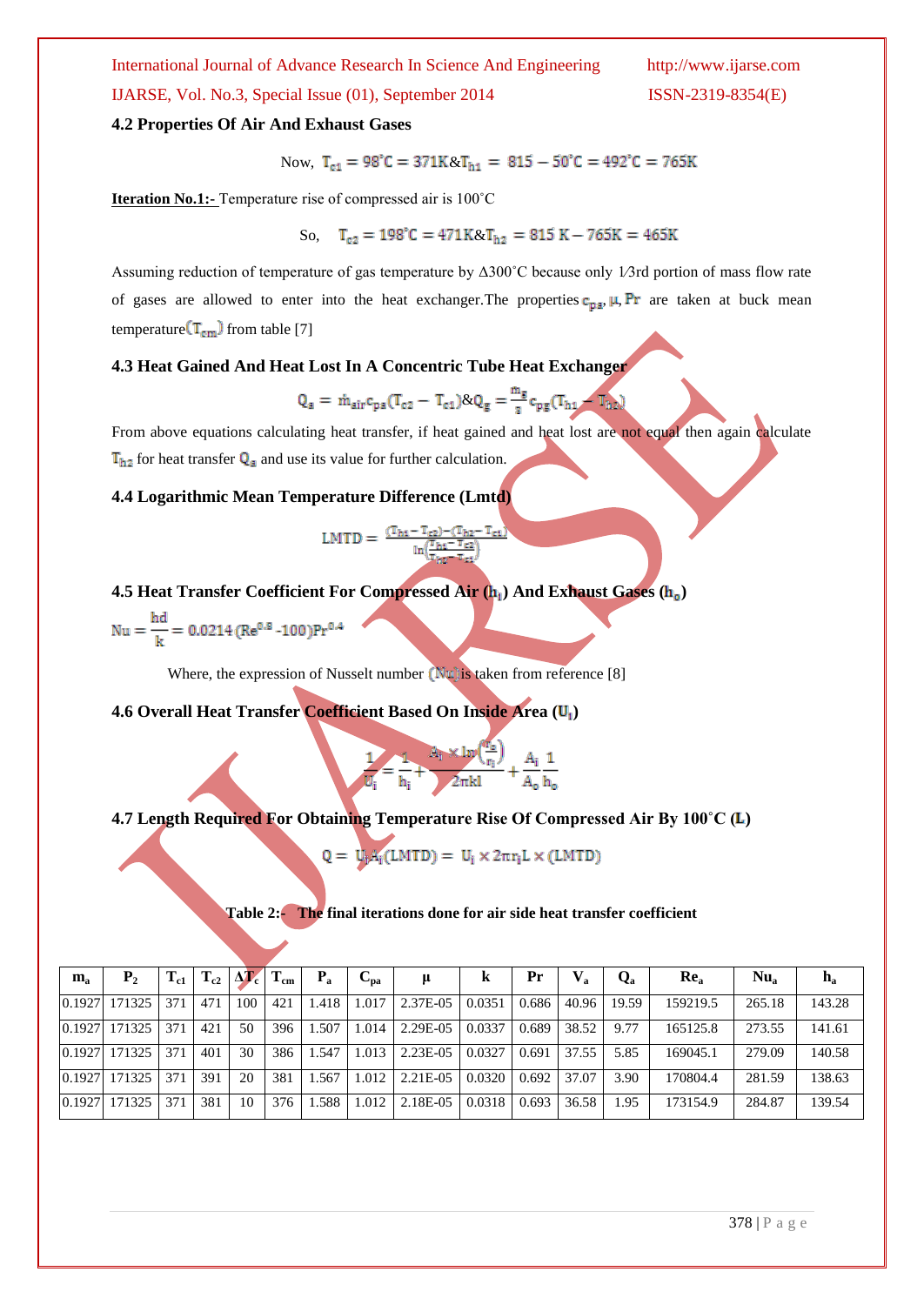#### International Journal of Advance Research In Science And Engineering http://www.ijarse.com

#### IJARSE, Vol. No.3, Special Issue (01), September 2014 ISSN-2319-8354(E)

| $\mathbf{m}_{\sigma}$ | P <sub>2</sub> | $T_{h1}$ | $\Delta T_{\rm h}$ | $\mathbf{U}_{\mathbf{p}\mathbf{g}}$ | μ        | ĸ      | Pr    | $\rm T_{h2}$ | $T_{hm}$ | $\rho_{\rm g}$ | $\bf V_g$ | $Re_{\sigma}$ | $Nu_{\sigma}$ | $n_{\rm g}$ |
|-----------------------|----------------|----------|--------------------|-------------------------------------|----------|--------|-------|--------------|----------|----------------|-----------|---------------|---------------|-------------|
| 0.19519               | 110953         | 765      | 300                | 1.0576                              | 3.07E-05 | 0.0475 | 0.681 | 480.26       | 622.63   | 0.621          | 39.63     | 57000.2       | 115.19        | 77.01       |
| 0.19519               | 110953         | 765      | 150                | 1.0752                              | 3.33E-05 | 0.0523 | 0.684 | 625.34       | 695.17   | 0.556          | 44.25     | 52432.6       | 107.84        | 79.44       |
| 0.19519               | 110953         | 765      | 90                 | 1.0777                              | 3.36E-05 | 0.0530 | 0.685 | 681.50       | 723.25   | 0.535          | 46.03     | 51995.7       | 107.14        | 79.98       |
| 0.19519               | 110953         | 765      | 60                 | 1.0814                              | 3.42E-05 | 0.0540 | 0.685 | 709.57       | 737.29   | 0.524          | 46.93     | 51083.5       | 105.64        | 80.34       |
| 0.19519               | 110953         | 765      | 30                 | 1.0856                              | 3.48E-05 | 0.0551 | 0.686 | 737.40       | 751.20   | 0.515          | 47.81     | 50202.7       | 104.21        | 80.88       |

#### **Table 3:- The final iterations done for gas side heat transfer coefficient**

| Table 4:- The final iterations done for length requirement |
|------------------------------------------------------------|
|------------------------------------------------------------|

| SR <sub>NO</sub> . | $\Delta Tc$ | ha     | hg    | Ui    | <b>LMTD</b> | И     |       |       |
|--------------------|-------------|--------|-------|-------|-------------|-------|-------|-------|
|                    | 100         | 143.28 | 77.01 | 50.09 | 186.63      | 0.062 | 19.59 | 5.402 |
| 2                  | 50          | 141.61 | 79.44 | 50.89 | 296.92      | 0.062 | 9.77  | 1.660 |
| 3                  | 30          | 140.58 | 79.98 | 50.98 | 336.54      | 0.062 | 5.85  | 0.876 |
| 4                  | 20          | 138.63 | 80.34 | 50.86 | 355.99      | 0.062 | 3.90  | 0.553 |
| 5                  | 10          | 139.54 | 80.88 | 51.20 | 375.13      | 0.062 | 1.95  | 0.261 |

From table 4 it is seen that if we want to increase the temperature of compressed air by  $20^{\circ}$ C, the required length of concentric tube heat exchanger is 0.553m. but the limitation is 0.45 m. Hence the outer tube having 0.140 m outer diameter and 0.45 m length is manufactured.Temperature rise by the compressed air can be achieved by interpolation

$$
\Delta T_c = 10 + \frac{(0.45 - 0.261)}{(0.553 - 0.261)}(20 - 10) = 16.3^{\circ}
$$

### **V. TEST RESULTS AND DISCUSSION**

The GTP setup was run for four different pressures i.e. 0.5, 0.6, 0.7, and 0.8 after attaching the recuperator. And keeping 6000 rpm speed of power turbine constant torque produced in kg was measured. Also properties of air at all the sections were measured. The performance evaluation of the simple and regenerative cycle has been carried out using the following performance formulae.

#### **5.1 Power Output Of Power Turbine Indicated By Dynamometer (W<sub>actual</sub>)**

$$
W_{actual} = \frac{2\pi N_2 T}{60000}
$$
  
Where, T = F × R = mg × R

## **5.2 Overall Thermal Efficiency**

$$
\eta_o = \frac{W_{actual}}{\dot{m}_f \times CV}
$$

#### **5.3 Specific Fuel Consumption (SFC)**

$$
SFC = \frac{\dot{m}_f \times 3600}{W_{actual}}
$$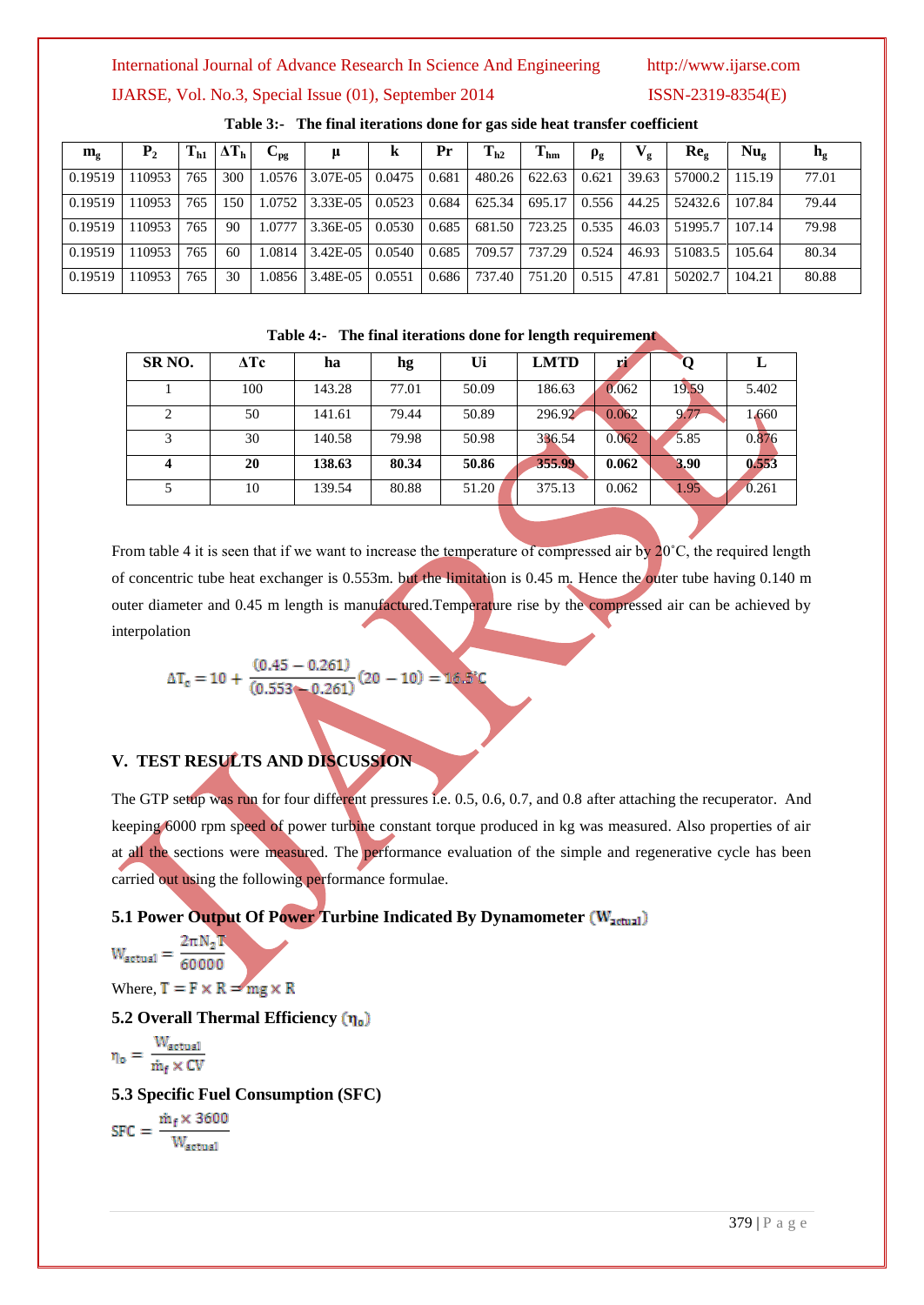